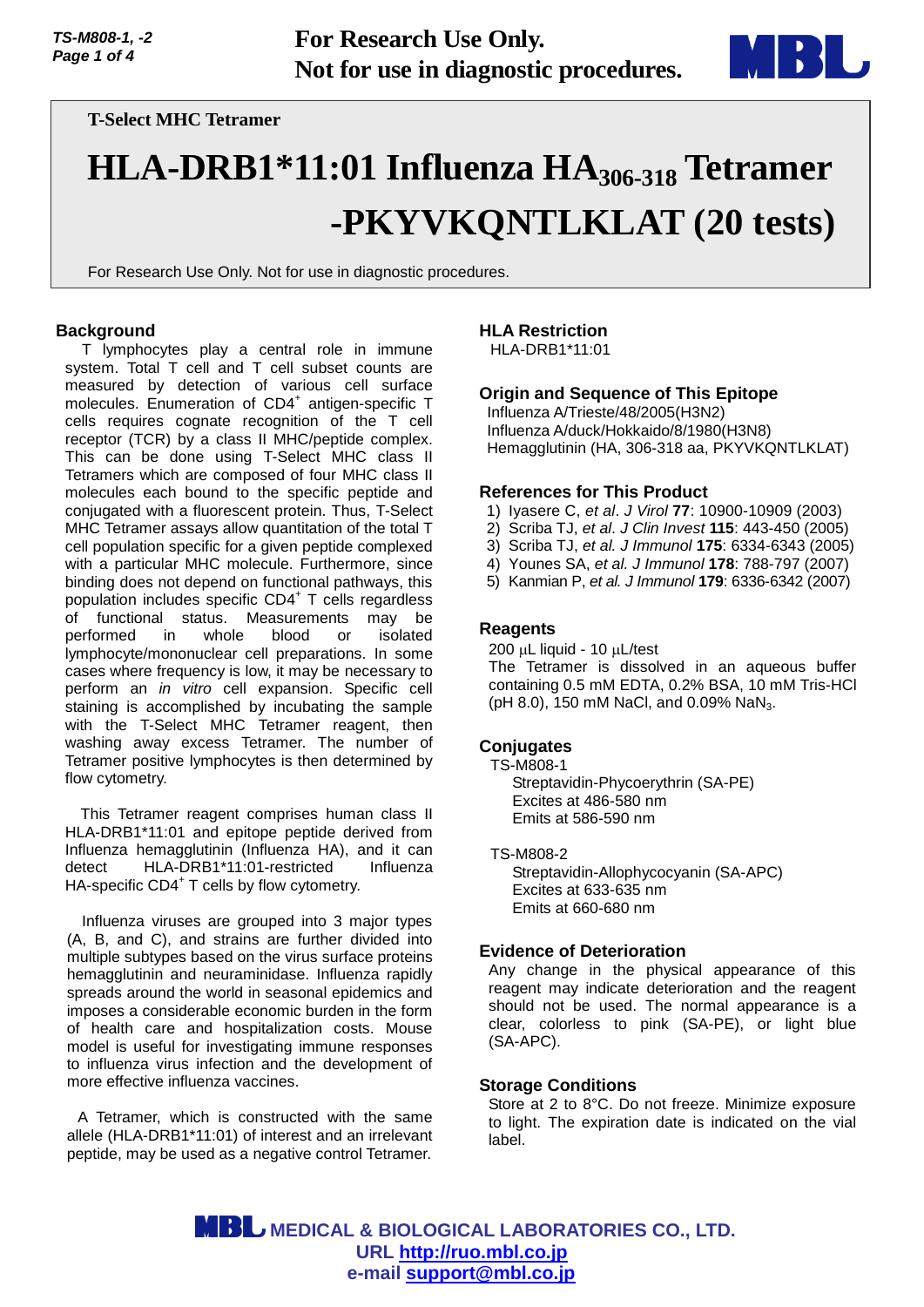# **Usage**

This reagent is for use with standard flow cytometry methodologies.

# **References for T-Select MHC Tetramer**

Altman JD, *et al. Science* **274**: 94-96 (1996) McMichael AJ, *et al. J Exp Med* **187**: 1367-1371 (1998) Bodinier M, *et al. Nat Med* **6**: 707-710 (2000)

# **Statement of Warnings**

- 1. This reagent contains 0.09% sodium azide. Sodium azide under acidic conditions yields hydrazoic acid, an extremely toxic compound. Azide compounds should be flushed with running water while being discarded. These precautions are recommended to avoid deposits in metal piping in which explosive conditions can develop. If skin or eye contact occurs, wash excessively with water.
- 2. Specimens, samples and material coming in contact with them should be handled as if capable of transmitting infection and disposed of with proper precautions.
- 3. Never pipette by mouth and avoid contact of samples with skin and mucous membranes.
- 4. Minimize exposure of reagent to light during storage or incubation.
- 5. Avoid microbial contamination of reagent or erroneous results may occur.
- 6. Use Good Laboratory Practices (GLP) when handling this reagent.

## **Materials Required But Not Supplied**

- 12 x 75 mm polypropylene test tubes
- Transfer pipettes
- Pipettors and disposable pipette tips
- Vortex mixer
- Centrifuge capable of 150 x g or 400 x g
- Aspirator
- PBS
- Red blood cell lysis reagent
- Anti-CD4-FITC, Beckman Coulter, Inc., PN A07750
- 7-AAD Viability Dye, Beckman Coulter, Inc., PN A07704
- Clear Back (human FcR blocking reagent), MBL, PN MTG-001

## **Procedure for Whole Blood**

- 1. Collect blood by venipuncture into a blood collection tube containing an appropriate collection tube containing an anti-coagulant.
- 2. Add 10 µL of T-Select MHC Tetramer to each 12 x 75 mm test tube.
- 3. Add 200 µL of whole blood into each test tube.
- 4. Vortex gently.
- 5. Incubate for 30-60 minutes at 2-8°C or room temperature (15-25°C) protected from light.
- 6. Add any additional antibodies (e.g. anti-CD4) and vortex gently.
- 7. Incubate for 30 minutes at 2-8°C protected from light.
- 8. Lyse red blood cells using commercially available reagents.
- 9. Prepare samples according to description of the package insert.
- 10. Store prepared samples at 2-8°C protected from light for a minimum of 1 hour (maximum 24 hours) prior to analysis by flow cytometry.

## **Procedure for Peripheral Blood Mononuclear Cells**

- 1. Prepare peripheral blood mononuclear cells (PBMC) according to established procedures. Cells should be re-suspended at a concentration of 2 x 10<sup>7</sup> cells/mL. 50  $\mu$ L of sample is required for each T-Select MHC Tetramer determination.
- 2. Add 10 µL of Clear Back (human FcR blocking reagent, MBL, PN MTG-001) to each 12 x 75 mm test tube.
- 3. Add 50  $\mu$ L PBMC into each test tube (e.g. 1 x 10<sup>6</sup>) cells per tube).
- 4. Incubate for 5 minutes at room temperature.
- 5. Add 10 µL of T-Select MHC Tetramer and vortex gently.
- 6. Incubate for 30-60 minutes at 2-8°C or room temperature (15-25°C) protected from light.
- 7. Add any additional antibodies (e.g. anti-CD4) and vortex gently.
- 8. Incubate for 30 minutes at 2-8°C protected from light.
- 9. Add 3 mL of PBS or FCM buffer (2% FCS/0.09% NaN3/PBS).
- 10. Centrifuge tubes at 400 x g for 5 minutes.
- 11. Aspirate or decant the supernatant.
- 12. Resuspend the pellet in 500 µL of PBS with 0.5% formaldehyde.
- 13. Store prepared samples at 2-8°C protected from light for a minimum of 1 hour (maximum 24 hours) prior to analysis by flow cytometry.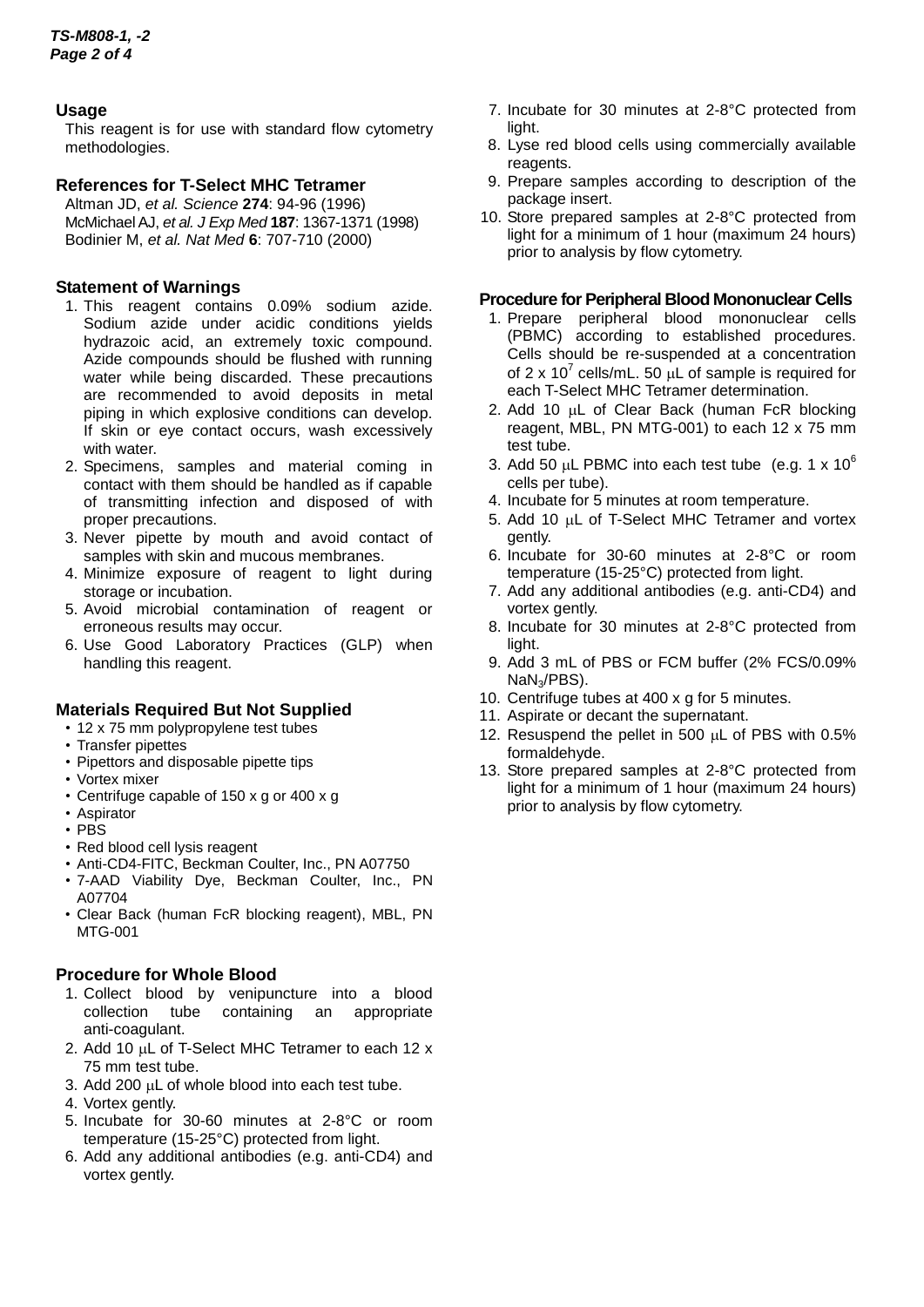## **Limitations**

- 1. For optimal results with whole blood, retain specimens in blood collection tubes at room temperature, while rocking, prior to staining and analyzing. Refrigerated specimens may give aberrant results.
- 2. Recommended cell viability for venous blood specimens is > 90%.
- 3. Prolonged exposure of cells to lytic reagents may cause white blood cell destruction and loss of cells in the population of interest.
- 4. All red blood cells may not lyse under the following conditions: nucleated red blood cells, abnormal protein concentration or hemoglobinopathies. This may cause falsely decreased results due to unlysed red blood cells being counted as leukocytes.

# **Technical Hints**

- A.If PBMC culture is needed, we recommend the use of heparin as an anti-coagulant.
- B.Clear Back reagent (human FcR blocking reagent) may effectively block non-specific binding caused by macrophages or endocytosis, resulting in clear staining when cells are stained with MHC Tetramer and antibodies. Please refer to the data sheet (MBL, PN MTG-001) for details.
- C.A Tetramer that is constructed with the same allele of interest and an irrelevant peptide may be used as a negative control.
- D.The use of CD45 antibody and gating of the lymphocyte population are recommended in order to reduce contamination of unlysed or nucleated red blood cells in the gate.
- E.Apoptotic, necrotic, and/or damaged cells are sources of interference in the analysis of viable cells by flow cytometry. Cell viability should be determined by 7-aminoactinomycin D (7-AAD) staining; intact viable cells remain unstained (negative).
- F. Cells do not require fixation prior to analysis if the stained cells are analyzed by flow cytometry within several hours.

# **Related Products**

#### **T-Select Human class II Tetramers**

TS-M808-1 HLA-DRB1\*11:01 Influenza HA306-318 Tetramer-PE TS-M808-2 HLA-DRB1\*11:01 Influenza HA306-318 Tetramer-APC TS-M801-1 HLA-DRB1\*01:01 human CLIP<sub>103-117</sub> Tetramer-PE TS-M801-2 HLA-DRB1\*01:01 human CLIP<sub>103-117</sub> Tetramer-APC TS-M802-1 HLA-DRB1\*01:01 HIV gag<sub>295-307</sub> Tetramer-PE TS-M802-2 HLA-DRB1\*01:01 HIV gag<sub>295-307</sub> Tetramer-APC TS-M803-1 HLA-DRB1\*01:01 EBV EBNA1515-527 Tetramer-PE TS-M803-2 HLA-DRB1\*01:01 EBV EBNA1515-527 Tetramer-APC TS-M804-1 HLA-DRB1\*01:01 Influenza HA306-318 Tetramer-PE TS-M804-2 HLA-DRB1\*01:01 Influenza HA<sub>306-318</sub> Tetramer-APC TS-M805-1 HLA-DRB1\*04:05 human CLIP103-117Tetramer-PE TS-M805-2 HLA-DRB1\*04:05 human CLIP103-117Tetramer-APC TS-M806-1 HLA-DRB1\*04:05 Influenza HA306-318 Tetramer-PE TS-M806-2 HLA-DRB1\*04:05 Influenza HA306-318 Tetramer-APC TS-M807-1 HLA-DRB1\*11:01 human CLIP<sub>103-117</sub> Tetramer-PE TS-M807-2 HLA-DRB1\*11:01 human CLIP<sub>103-117</sub> Tetramer-APC TS-M809-1 HLA-DRB1\*04:01 human CLIP<sub>103-117</sub> Tetramer-PE TS-M809-2 HLA-DRB1\*04:01 human CLIP<sub>103-117</sub> Tetramer-APC TS-M810-1 HLA-DRB1\*04:01 Influenza HA306-318 Tetramer-PE TS-M810-2 HLA-DRB1\*04:01 Influenza HA306-318 Tetramer-APC TS-M815-1 HLA-DRB1\*01:01 HTLV-1 Tax<sub>155-167</sub> Tetramer-PE TS-M815-2 HLA-DRB1\*01:01 HTLV-1 Tax<sub>155-167</sub> Tetramer-APC

## **T-Select Mouse class II Tetramers**

TS-M704-1 I-A<sup>b</sup> MOG<sub>35-55</sub> Tetramer-PE TS-M704-2 I-A<sup>b</sup> MOG<sub>35-55</sub> Tetramer-APC TS-M705-1 I- $A^b$  FML $V_{123-141}$  Tetramer-PE TS-M706-1 I-A $^{\text{b}}$  E $\alpha_{52\text{-}68}$  Tetramer-PE TS-M707-1 I-A<sup>b</sup> ESAT-6<sub>1-20</sub>Tetramer-PE TS-M710-1 I-A<sup>b</sup> OVA<sub>323-339</sub> Tetramer-PE TS-M710-2 I-A<sup>b</sup> OVA<sub>323-339</sub> Tetramer-APC

#### **T-Select Peptides**

TS-M804-P Influenza HA306-318 peptide TS-M701-P I-A<sup>b</sup> HBc helper peptide TS-M702-P I-A<sup>d</sup> Tetanus toxin p30 helper peptide TS-M703-P I-A<sup>d</sup> OVA<sub>323-339</sub> helper peptide  $TS-M704-P I-A<sup>b</sup> MOG<sub>35-55</sub> peptide$ TS-M707-P I-A<sup>b</sup> ESAT-6<sub>1-20</sub> peptide TS-M708-P I-A<sup>k</sup> HEL peptide TS-M801-P human CLIP<sub>103-117</sub> peptide TS-M802-P HLA-DRB1\*01:01 HIV gag295-307 peptide TS-M803-P HLA-DRB1\*01:01 EBV EBNA1515-527 peptide TS-M815-P HLA-DRB1\*01:01 HTLV-1 Tax<sub>155-167</sub> peptide

## **Kit**

AM-1005 IMMUNOCYTO Cytotoxity Detection Kit **IMMUNOCYTO CD107a Detection Kit** 

#### **Others**

| A07750  | Anti-CD4 (Human) mAb-FITC               |
|---------|-----------------------------------------|
| A07704  | 7-AAD Viability Dye                     |
| MTG-001 | Clear Back (Human FcR blocking reagent) |

Please check our web site [\(http://ruo.mbl.co.jp\)](https://ruo.mbl.co.jp/) for up-to-date information on products and custom MHC Tetramers.